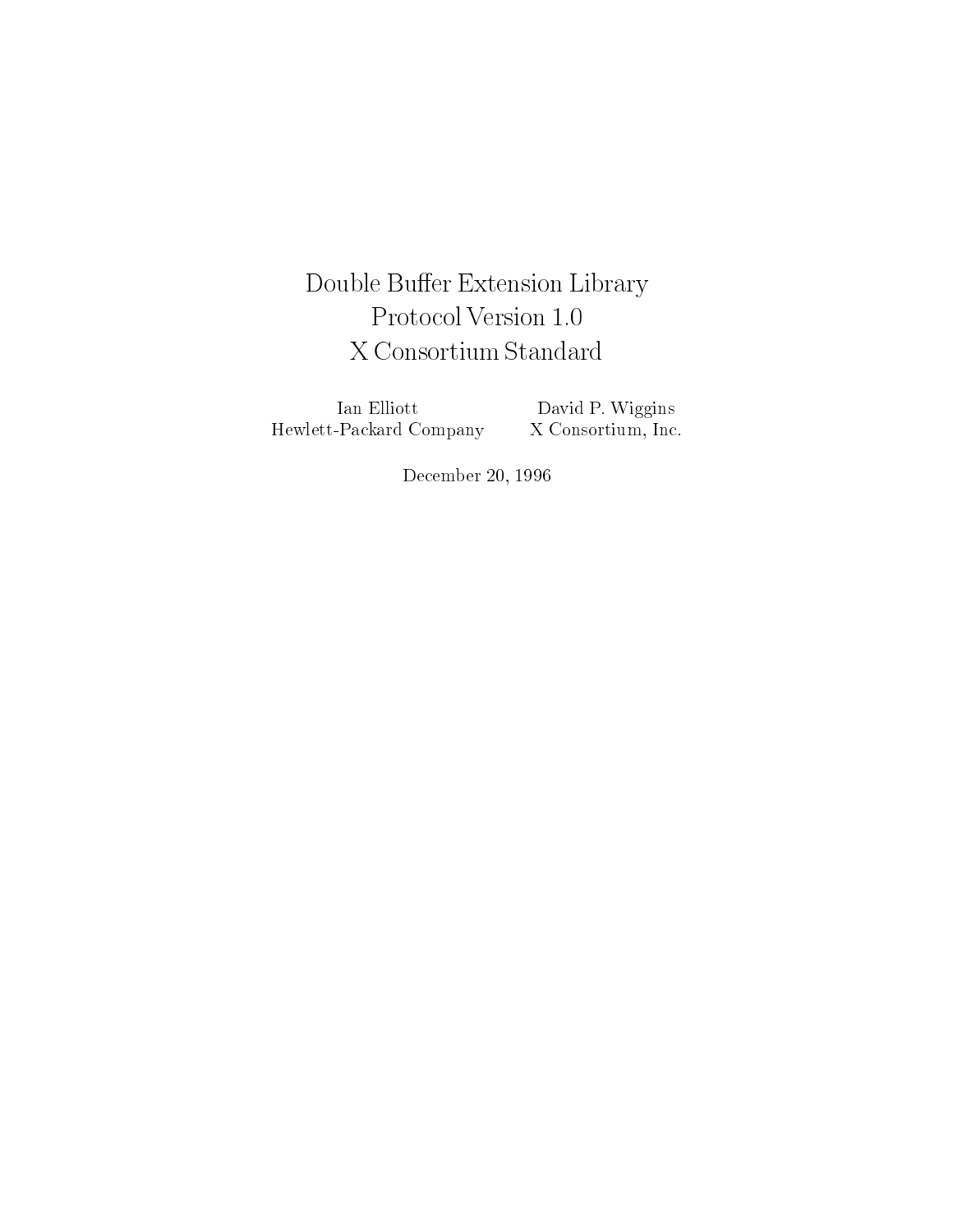Copyright ©1989 X Consortium, Inc. and Digital Equipment Corporation.

Copyright ©1992 X Consortium, Inc. and Intergraph Corporation.

Copyright ©1993 X Consortium, Inc. and Silicon Graphics, Inc.

Copyright ©1994, 1995 X Consortium, Inc. and Hewlett-Packard Company.

Permission to use, copy, modify, and distribute this documentation for any purpose and without fee is hereby granted, provided that the above copyright notice and this permission notice appear in all copies. Digital Equipment Corporation, Intergraph Corporation, Silicon Graphics, Hewlett-Packard, and the X Consortium make no representations about the suitability for any purpose of the information in this document. This documentation is provided "as is" without express or implied warranty.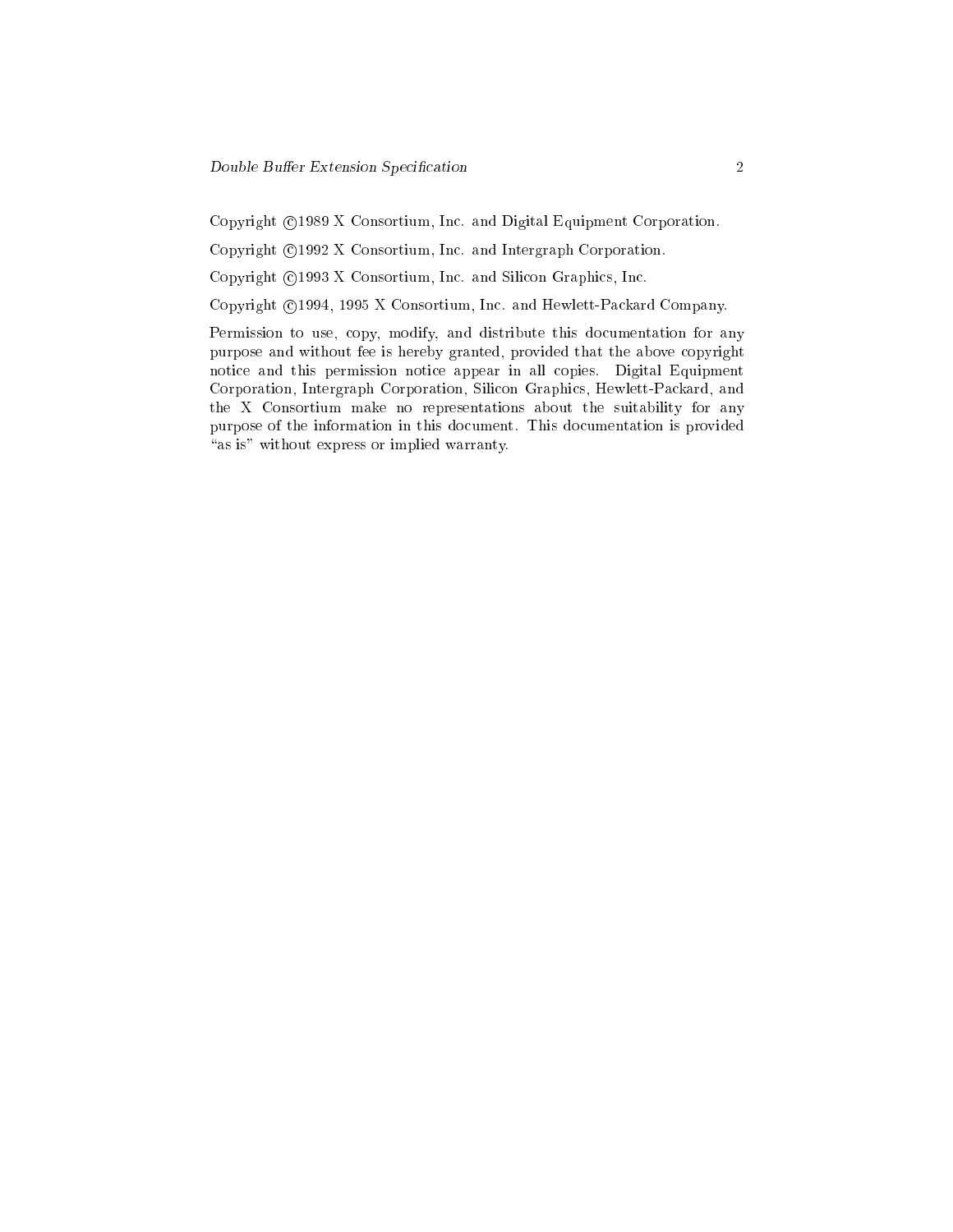#### Introduction  $\mathbf 1$

The Double Buffer Extension (DBE) provides a standard way to utilize double-buffering within the framework of the X Window System. Double-buffering uses two buffers, called front and back, which hold images. The front buffer is visible to the user; the back buffer is not. Successive frames of an animation are rendered into the back buffer while the previously rendered frame is displayed in the front buffer. When a new frame is ready, the back and front buffers swap roles, making the new frame visible. Ideally, this exchange appears to happen instantaneously to the user and with no visual artifacts. Thus, only completely rendered images are presented to the user, and they remain visible during the entire time it takes to render a new frame. The result is a flicker-free animation.

#### $\overline{2}$ Goals

This extension should enable clients to:

- Allocate and deallocate double-buffering for a window.
- Draw to and read from the front and back buffers associated with a window.
- Swap the front and back buffers associated with a window.
- Specify a wide range of actions to be taken when a window is swapped. This includes explicit, simple swap actions (defined below), and more complex actions (for example, clearing ancillary buffers) that can be put together within explicit "begin" and "end" requests (defined below).
- $\bullet$  Request that the front and back buffers associated with multiple double-buffered windows be swapped simultaneously.

In addition, the extension should:

- Allow multiple clients to use double-buffering on the same window.
- Support a range of implementation methods that can capitalize on existing hardware features.
- Add no new event types.
- Be reasonably easy to integrate with a variety of direct graphics hardware access (DGHA) architectures.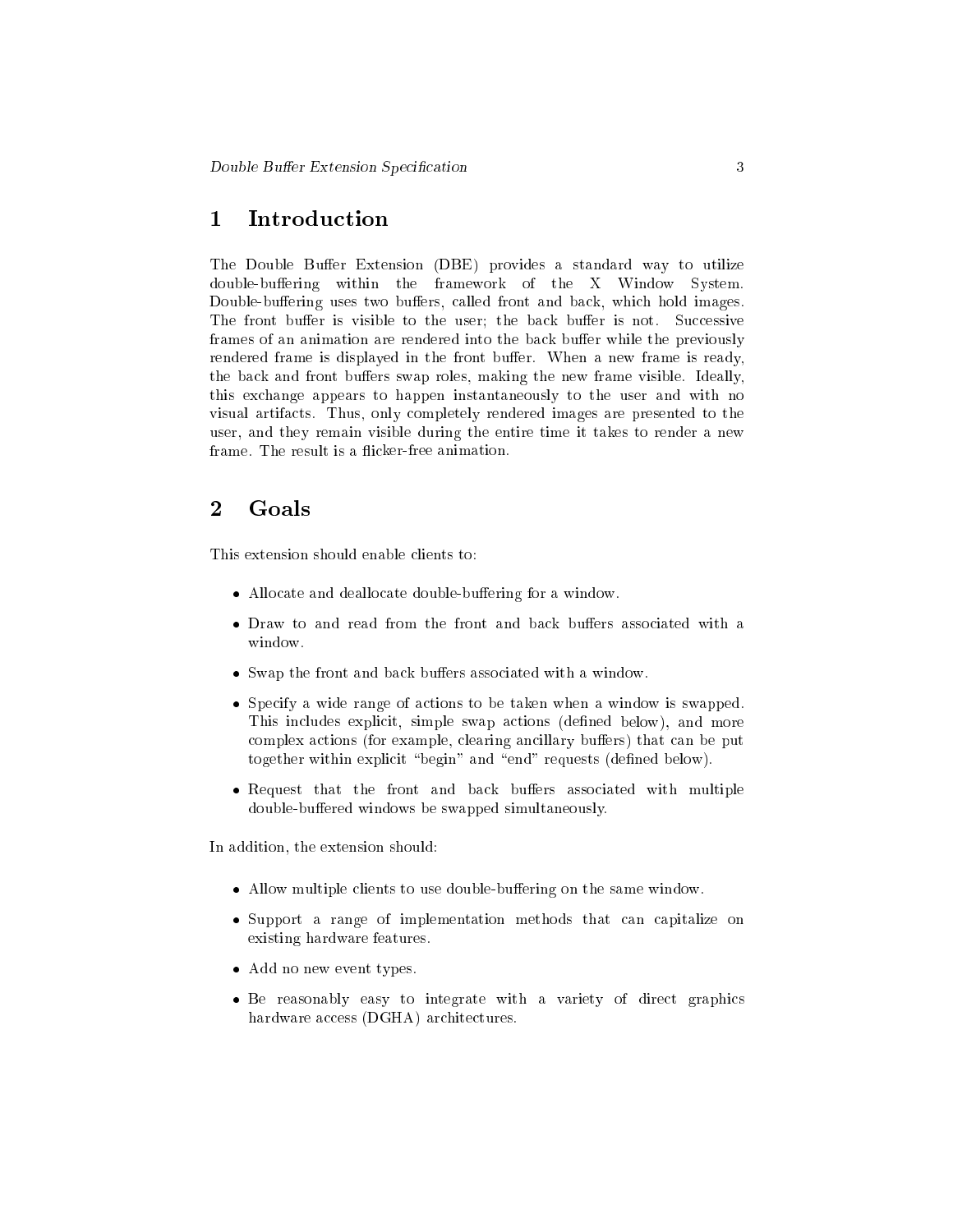#### 3 **Concepts**

Normal windows are created using the core CreateWindow request, which allocates a set of window attributes and, for InputOutput windows, a front buffer, into which an image can be drawn. The contents of this buffer will be displayed when the window is visible.

This extension enables applications to use double-buffering with a window. This involves creating a second buffer, called a back buffer, and associating one or more back buffer names (XIDs) with the window for use when referring to (that is, drawing to or reading from) the window's back buffer. The back buffer name is a DRAWABLE of type BACKBUFFER.

DBE provides a relative double-buffering model. One XID, the window, always refers to the front buffer. One or more other XIDs, the back buffer names, always refer to the back buffer. After a buffer swap, the window continues to refer to the (new) front buffer, and the back buffer name continues to refer to the (new) back buffer. Thus, applications and toolkits that want to just render to the back buffer always use the back buffer name for all drawing requests to the window. Portions of an application that want to render to the front buffer always use the window XID for all drawing requests to the window.

Multiple clients and toolkits can all use double-buffering on the same window. DBE does not provide a request for querying whether a window has double-buffering support, and if so, what the back buffer name is. Given the asynchronous nature of the X Window System, this would cause race conditions. Instead, DBE allows multiple back buffer names to exist for the same window; they all refer to the same physical back buffer. The first time a back buffer name is allocated for a window, the window becomes double-buffered and the back buffer name is associated with the window. Subsequently, the window already is a double-buffered window, and nothing about the window changes when a new back buffer name is allocated, except that the new back buffer name is associated with the window. The window remains double-buffered until either the window is destroyed or until all of the back buffer names for the window are deallocated.

In general, both the front and back buffers are treated the same.  $In$ particular, here are some important characteristics:

- Only one buffer per window can be visible at a time (the front buffer).
- $\bullet$  Both buffers associated with a window have the same visual type, depth, width, height, and shape as the window.
- $\bullet$  Both buffers associated with a window are "visible" (or "obscured") in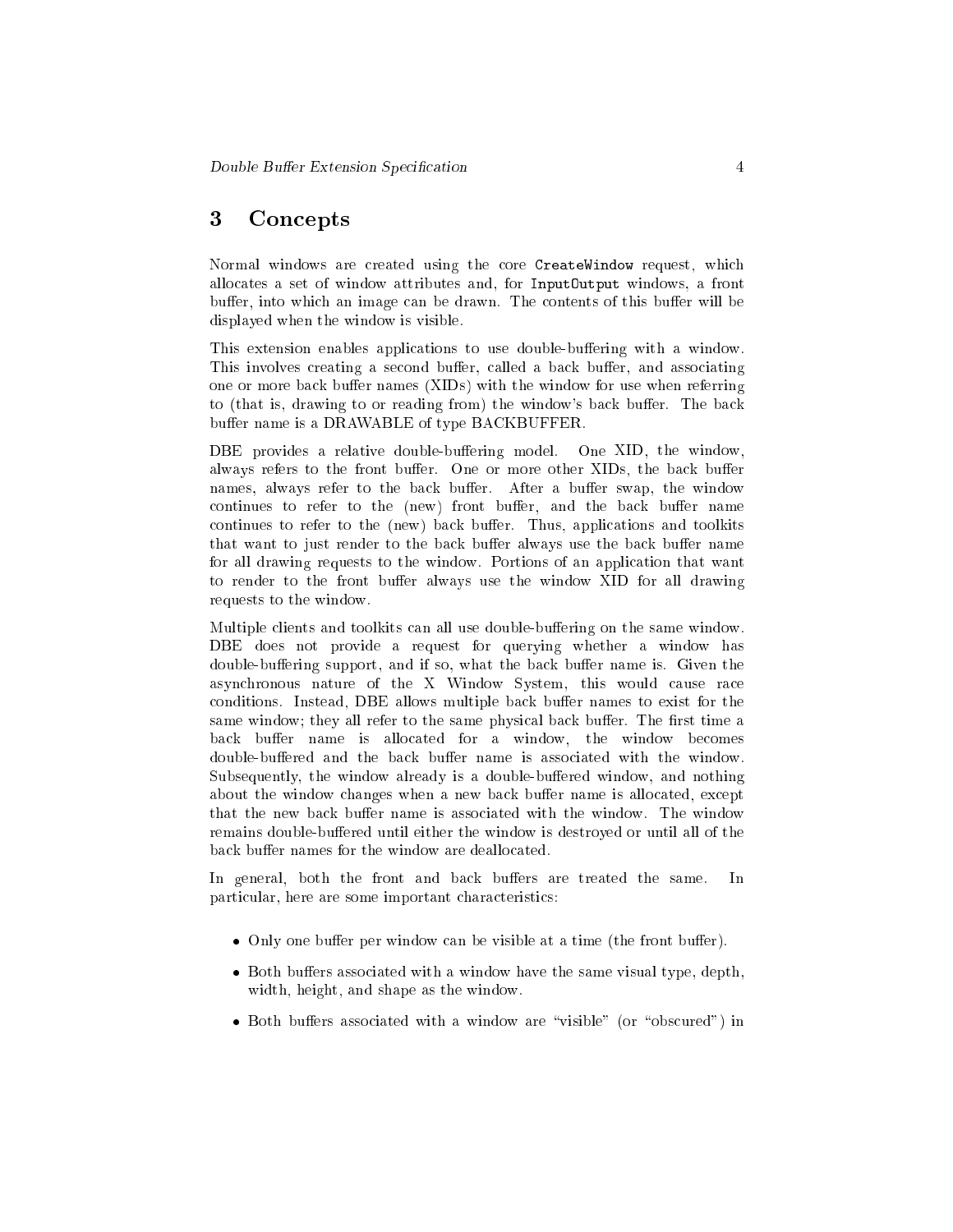the same way. When an Expose event is generated for a window, both buffers should be considered to be damaged in the exposed area. Damage that occurs to either buffer will result in an Expose event on the window. When a double-buffered window is exposed, both buffers are tiled with the window background, exactly as stated by the core protocol. Even though the back buffer is not visible, terms such as obscure apply to the back buffer as well as to the front buffer.

- It is acceptable at any time to pass a BACKBUFFER in any request, notably any core or extension drawing request, that expects a DRAWABLE. This enables an application to draw directly into BACKBUFFERs in the same fashion as it would draw into any other DRAWABLE.
- It is an error (Window) to pass a BACKBUFFER in a core request that expects a Window.
- A BACKBUFFER will never be sent by core X in a reply, event, or error where a Window is specified.
- $\bullet$  If core X11 backing-store and save-under applies to a double-buffered window, it applies to both buffers equally.
- $\bullet$  If the core ClearArea request is executed on a double-buffered window, the same area in both the front and back buffers is cleared.

The effect of passing a window to a request that accepts a DRAWABLE is unchanged by this extension. The window and front buffer are synonomous with each other. This includes obeying the GetImage semantics and the subwindow-mode semantics if a core graphics context is involved. Regardless of whether the window was explicitly passed in a GetImage request, or implicitly referenced (that is, one of the window's ancestors was passed in the request), the front (that is, visible) buffer is always referenced. Thus, DBE-naïve screen dump clients will always get the front buffer. GetImage on a back buffer returns undefined image contents for any obscured regions of the back buffer that fall within the image.

Drawing to a back buffer always uses the clip region that would be used to draw to the front buffer with a GC subwindow-mode of ClipByChildren. If an ancestor of a double-buffered window is drawn to with a core GC having a subwindow-mode of IncludeInferiors, the effect on the double-buffered window's back buffer depends on the depth of the double-buffered window and the ancestor. If the depths are the same, the contents of the back buffer of the double-buffered window are not changed. If the depths are different, the contents of the back buffer of the double-buffered window are undefined for the pixels that the IncludeInferiors drawing touched.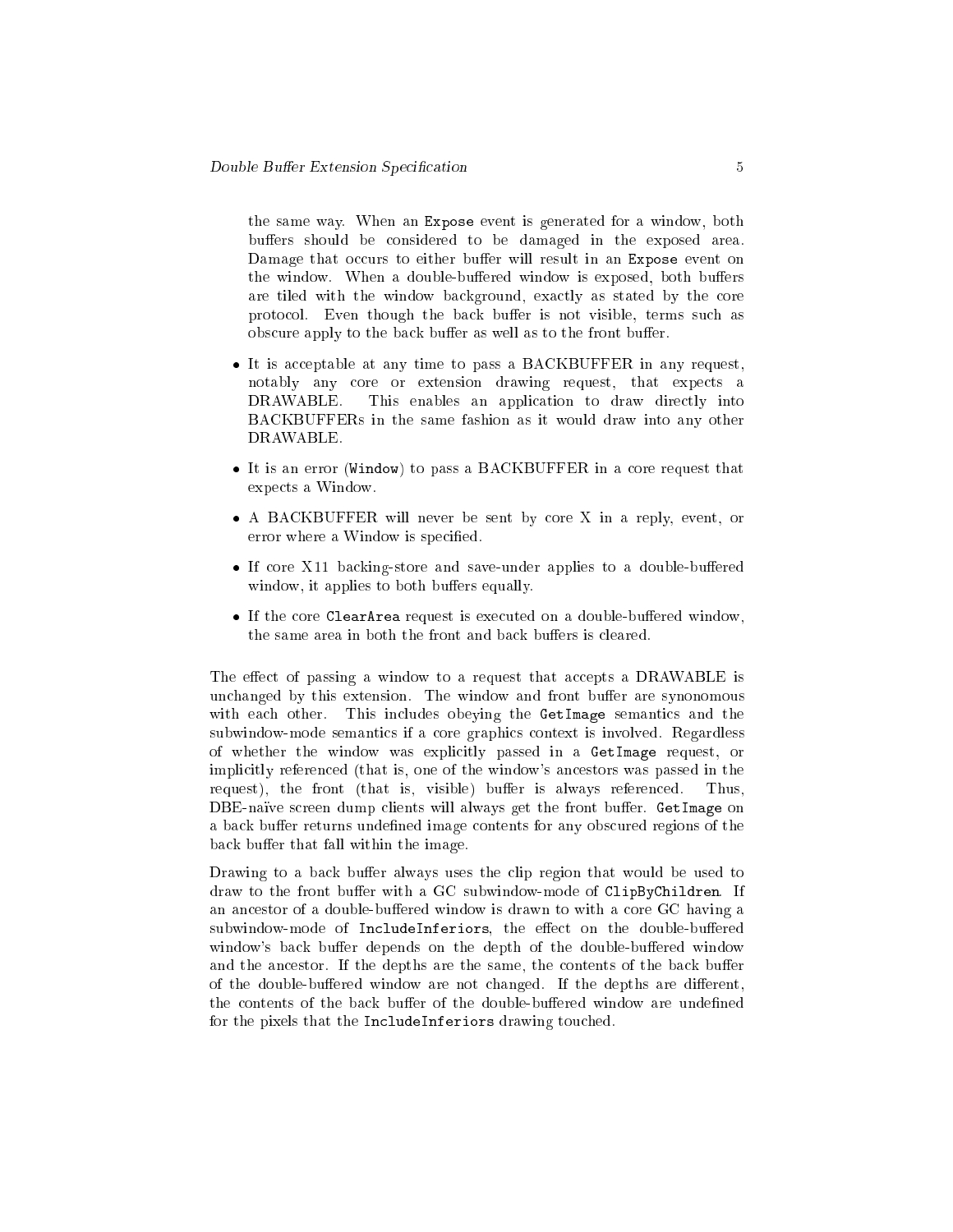DBE adds no new events. DBE does not extend the semantics of any existing events with the exception of adding a new DRAWABLE type called BACKBUFFER. If events, replies, or errors that contain a DRAWABLE (for example, GraphicsExpose) are generated in response to a request, the DRAWABLE returned will be the one specified in the request.

DBE advertises which visuals support double-buffering.

DBE does not include any timing or synchronization facilities. Applications that need such facilities (for example, to maintain a constant frame rate) should investigate the Synchronization Extension, an X Consortium standard.

## 3.1 Window Management Operations

The basic philosophy of DBE is that both buffers are treated the same by core X window management operations.

When the core DestroyWindow is executed on a double-buffered window, both buffers associated with the window are destroyed, and all back buffer names associated with the window are freed.

If the core ConfigureWindow request changes the size of a window, both buffers assume the new size. If the window's size increases, the effect on the buffers depends on whether the implementation honors bit gravity for buffers. If bit gravity is implemented, then the contents of both buffers are moved in accordance with the window's bit gravity (see the core ConfigureWindow request), and the remaining areas are tiled with the window background. If bit gravity is not implemented, then the entire unobscured region of both buffers is tiled with the window background. In either case, Expose events are generated for the region that is tiled with the window background.

If the core GetGeometry request is executed on a BACKBUFFER, the returned x, y, and border-width will be zero.

If the Shape extension ShapeRectangles, ShapeMask, ShapeCombine, or ShapeOffset request is executed on a double-buffered window, both buffers are reshaped to match the new window shape. The region difference is the following:

## $D = newshape - oldshape$

It is tiled with the window background in both buffers, and Expose events are generated for D.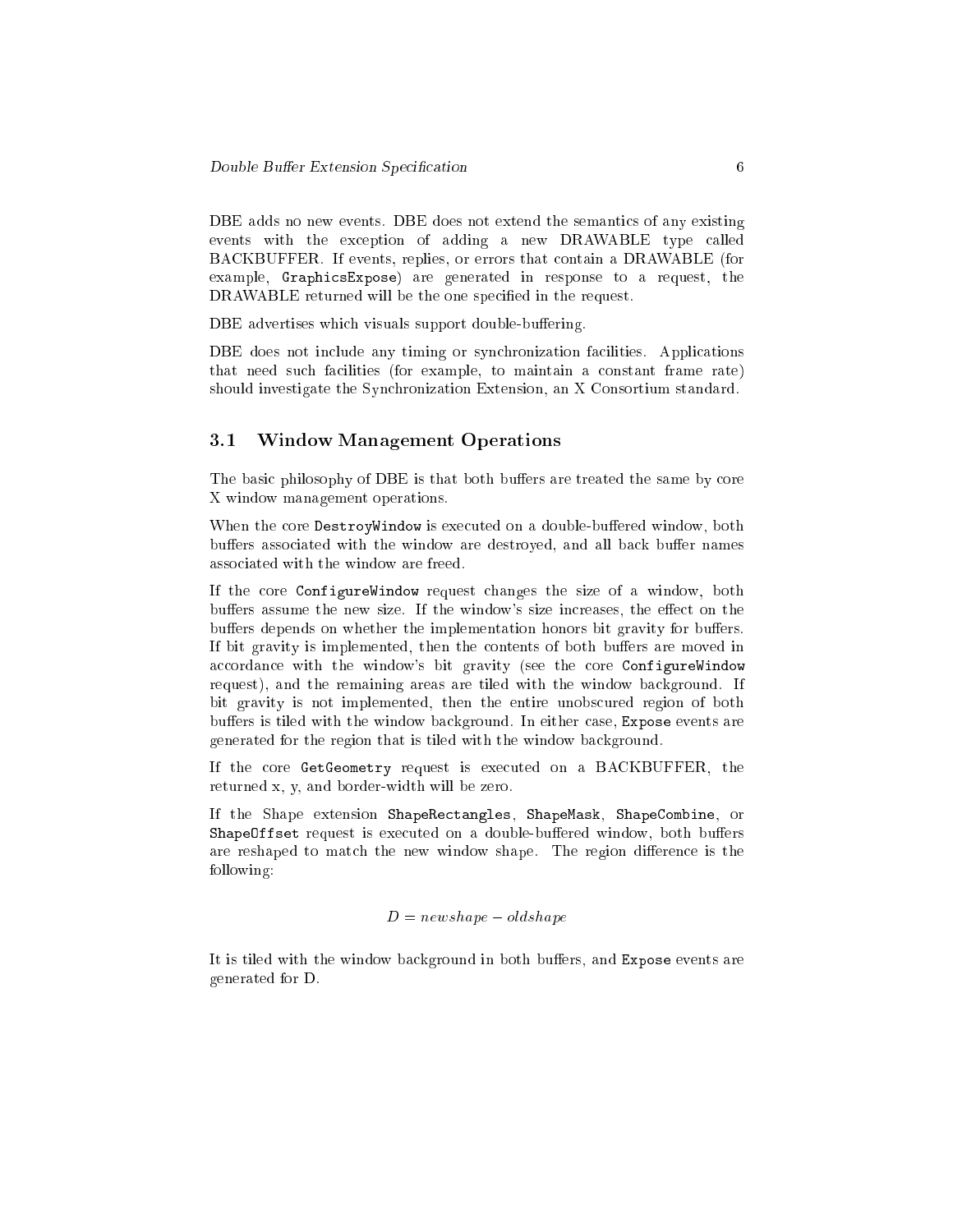#### 3.2 Complex Swap Actions

DBE has no explicit knowledge of ancillary buffers (for example, depth buffers or alpha buffers), and only has a limited set of defined swap actions. Some applications may need a richer set of swap actions than DBE provides. Some DBE implementations have knowledge of ancillary buffers, and/or can provide a rich set of swap actions. Instead of continually extending DBE to increase its set of swap actions, DBE provides a flexible "idiom" mechanism. If an application's needs are served by the defined swap actions, it should use them; otherwise, it should use the following method of expressing a complex swap action as an idiom. Following this policy will ensure the best possible performance across a wide variety of implementations.

As suggested by the term "idiom," a complex swap action should be expressed as a group/series of requests. Taken together, this group of requests may be combined into an atomic operation by the implementation, in order to maximize performance. The set of idioms actually recognized for optimization is implementation dependent. To help with idiom expression and interpretation, an idiom must be surrounded by two protocol requests: DBEBeginIdiom and DBEEndIdiom. Unless this begin-end pair surrounds the idiom, it may not be recognized by a given implementation, and performance will suffer.

For example, if an application wants to swap buffers for two windows, and use  $\overline{c}$  core X to clear only certain planes of the back buffers, the application would issue the following protocol requests as a group, and in the following order:

- DBEBeginIdiom request.
- DBESwapBuffers request with XIDs for two windows, each of which uses a swap action of Untouched.
- Core X PolyFillRectangle request to the back buffer of one window.
- $\bullet$  Core X PolyFillRectangle request to the back buffer of the other window.
- DBEEndIdiom request.

The DBEBeginIdiom and DBEEndIdiom requests do not perform any actions themselves. They are treated as markers by implementations that can combine certain groups/series of requests as idioms, and are ignored by other implementations or for nonrecognized groups/series of requests. If these requests are sent out of order, or are mismatched, no errors are sent, and the requests are executed as usual, though performance may suffer.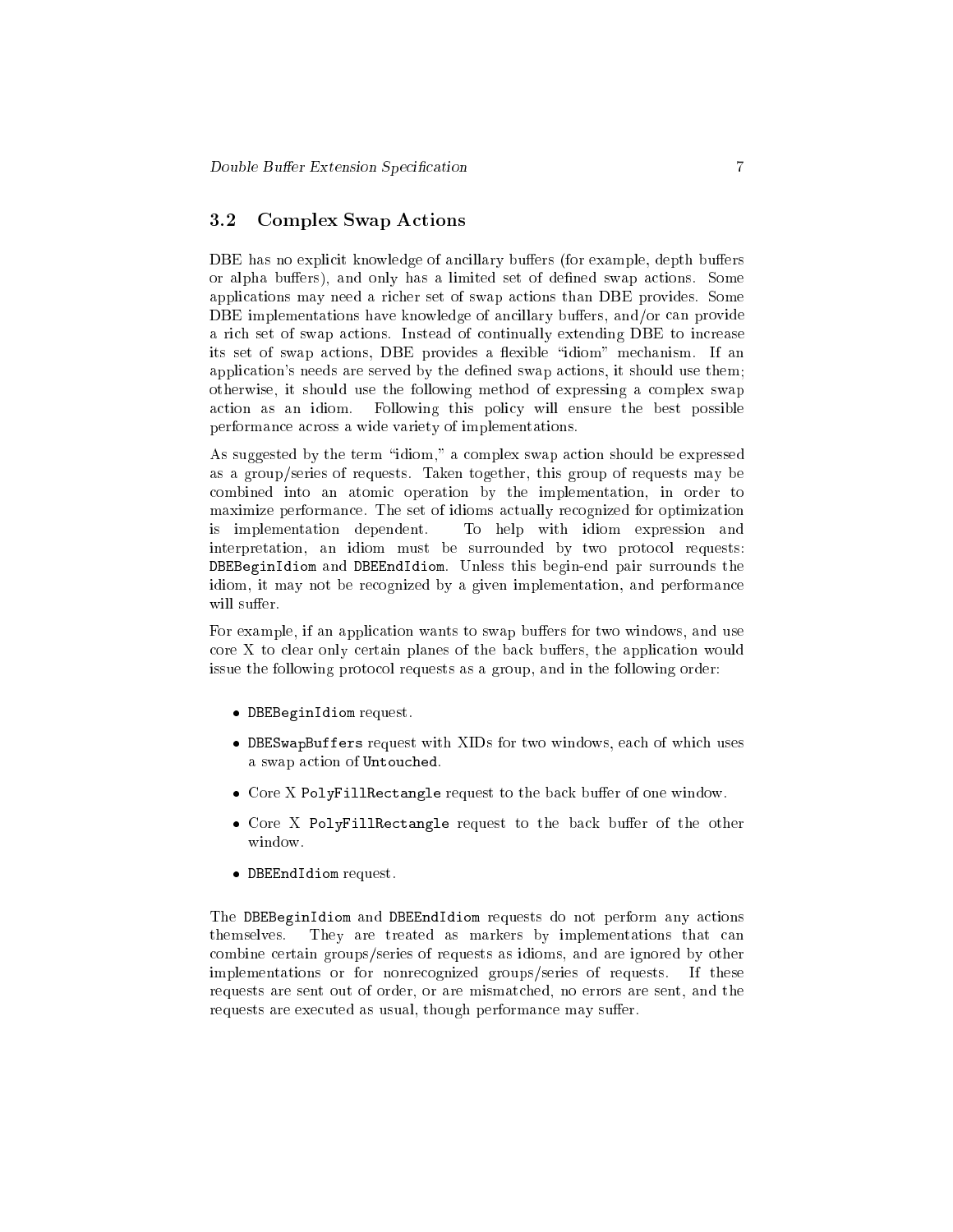An idiom need not include a DBESwapBuffers request. For example, if a swap action of Copied is desired, but only some of the planes should be copied, a core  $X$  CopyArea request may be used instead of DBESwapBuffers. - Tf DBESwapBuffers is included in an idiom, it should immediately follow the DBEBeginIdiom request. Also, when the DBESwapBuffers is included in an idiom, that request's swap action will still be valid, and if the swap action might overlap with another request, then the final result of the idiom must be as if the separate requests were executed serially. For example, if the specied swap action is Untouched, and if a PolyFillRectangle using a client clip rectangle is done to the window's back buffer after the DBESwapBuffers request, then the contents of the new back buffer (after the idiom) will be the same as if the idiom was not recognized by the implementation.

It is highly recommended that Application Programming Interface (API) providers define, and application developers use, "convenience" functions that allow client applications to call one procedure that encapsulates common idioms. These functions will generate the DBEBeginIdiom request, the idiom requests, and DBEEndIdiom request. Usage of these functions will ensure best possible performance across a wide variety of implementations.

#### $\overline{\mathbf{4}}$ 4 <sup>C</sup> Language Binding

The header for this extension is <X11/extensions/Xdbe.h>. All identifier names provided by this header begin with Xdbe.

#### 4.1 **Types**

The type XdbeBackBuffer is a Drawable.

The type XdbeSwapAction can be one of the constants XdbeUndefined, XdbeBackground, XdbeUntouched, or XdbeCopied.

#### 4.2 C Functions

The C functions provide direct access to the protocol and add no additional semantics. For complete details on the effects of these functions, refer to the appropriate protocol request, which can be derived by replacing Xdbe at the start of the function name with DBE. All functions that have return type Status will return nonzero for success and zero for failure.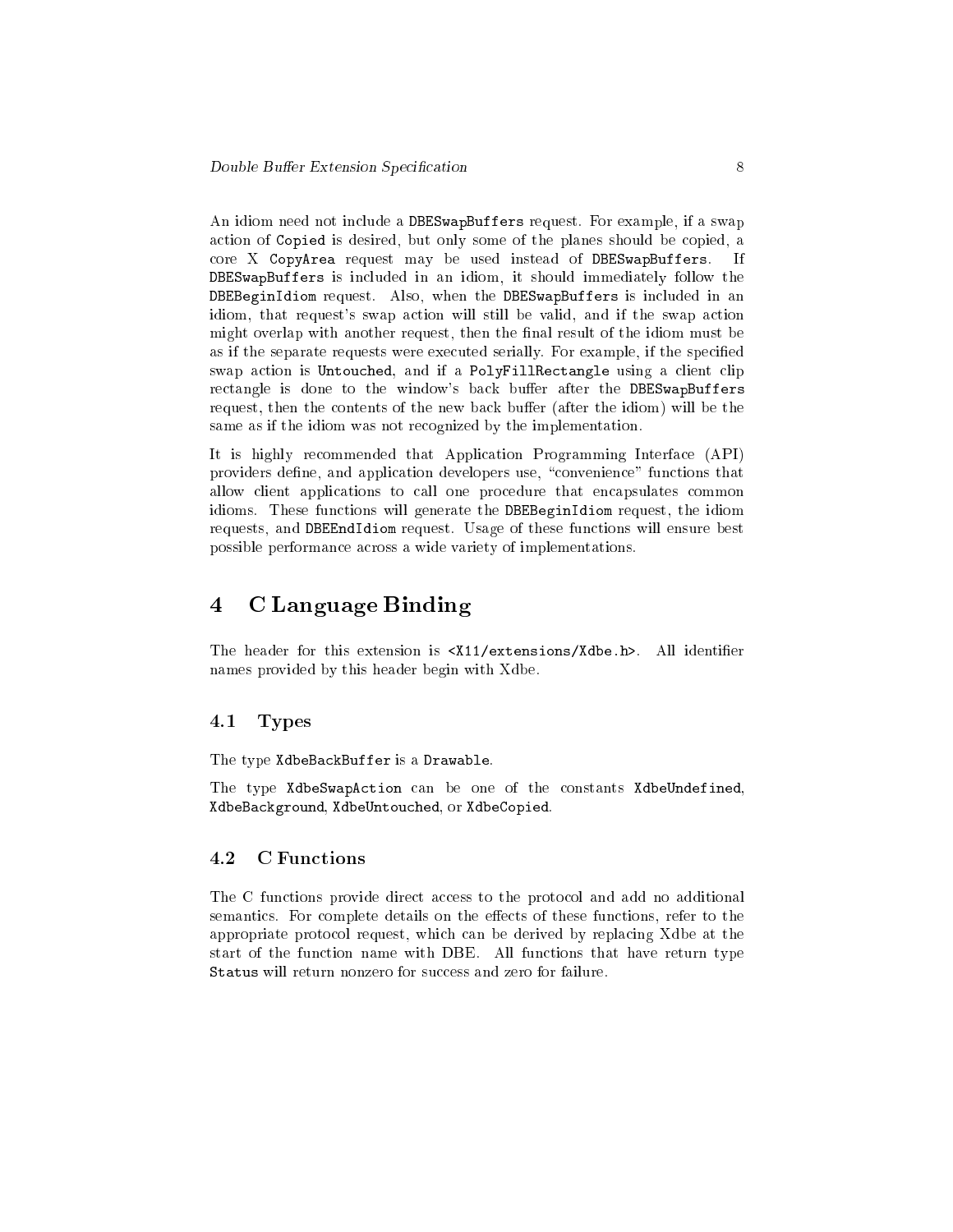$X$ dbeQueryExtension ( Display \*  $dpy$ , int \* major\_version\_return, int  $*$  minor\_version\_return )

XdbeQueryExtension sets ma jor version return and minor version return to the major and minor DBE protocol version supported by the server. If the DBE library is compatible with the version returned by the server, it returns nonzero. If dpy does not support the DBE extension, or if there was an error during communication with the server, or if the server and library protocol versions are incompatible, it returns zero. No other Xdbe functions may be called before this function. If a client violates this rule, the effects of all subsequent Xdbe calls that it makes are undefined.

### XdbeScreenVisualInfo<sup>\*</sup>

 $X$ dbeGetVisualInfo ( Display \*  $dpy$ , Drawable \* screen\_specifiers, int \* num\_screens )

XdbeGetVisualInfo returns information about which visuals support double buffering. The argument num screens specifies how many elements there are in the screen specifiers list. Each drawable in screen specifiers designates a screen for which the supported visuals are being requested. If num screens is zero, information for all screens is requested. In this case, upon return from this function, num screens will be set to the number of screens that were found. If an error occurs, this function returns NULL; otherwise, it returns a pointer to a list of XdbeScreenVisualInfo structures of length num screens. The nth element in the returned list corresponds to the nth drawable in the screen\_specifiers list, unless num\_screens was passed in with the value zero, in which case the *n*th element in the returned list corresponds to the *n*th screen of the server, starting with screen zero.

The XdbeScreenVisualInfo structure has the following fields:

| int | <i>count</i> number of items in visinfo                                               |
|-----|---------------------------------------------------------------------------------------|
|     | XdbeVisualInfo <sup>*</sup> <i>visinfo</i> list of visuals and depths for this screen |

The XdbeVi sualInfo structure has the following fields:

|     | VisualID visual one visual ID that supports double-buffering |
|-----|--------------------------------------------------------------|
| int | <i>depth</i> depth of visual in bits                         |
| int | <i>perflevel</i> performance level of visual                 |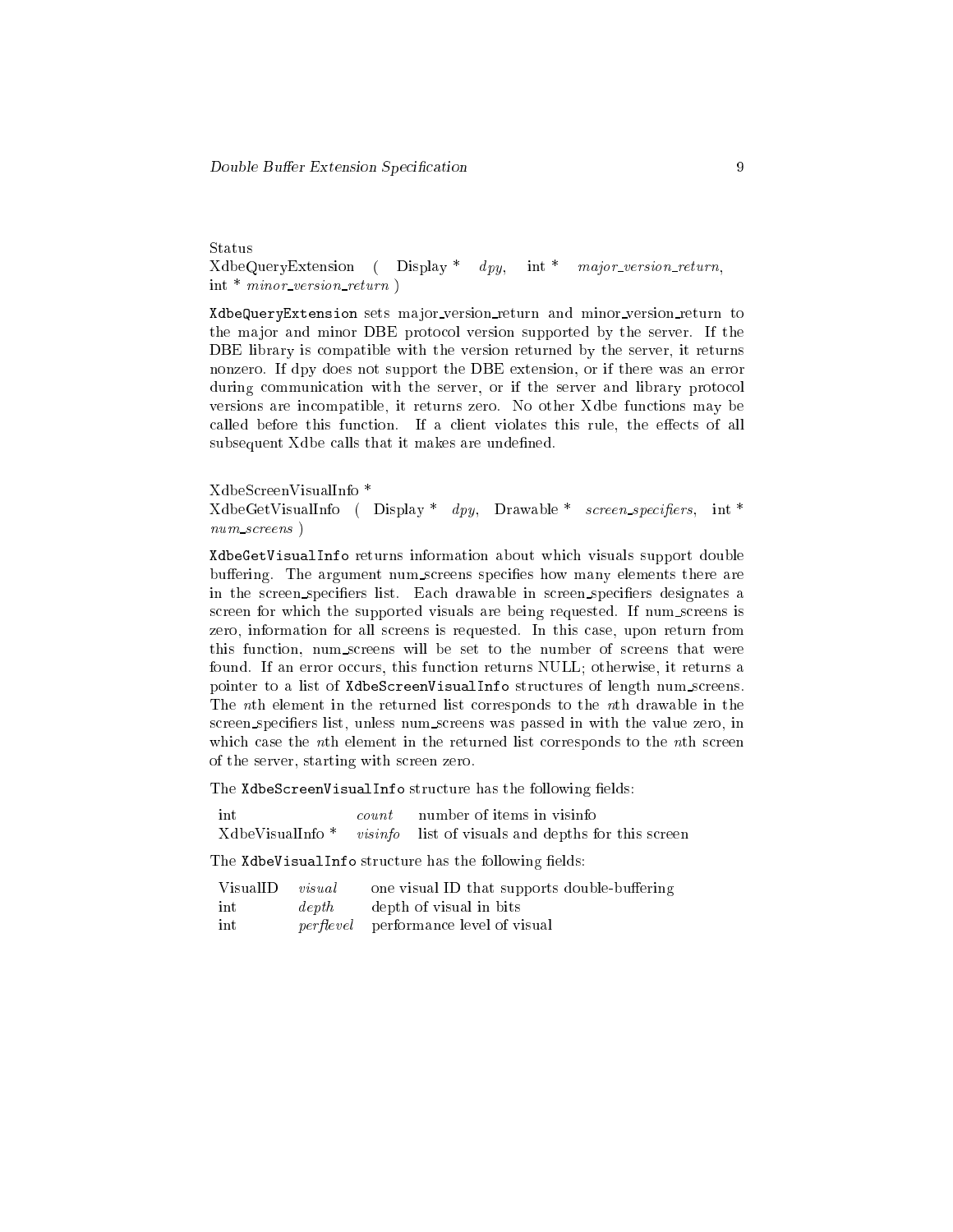void XdbeFreeVisualInfo ( XdbeScreenVisualInfo \* visual info )

XdbeFreeVisualInfo frees the list of XdbeScreenVisualInfo returned by

XdbeBackBuffer  $XdbeAllocateBackBufferName$  (Display \* dpy, Window window, XdbeSwapAction swap action )

XdbeAllocateBackBufferName returns a drawable ID used to refer to the back buffer of the specified window. The swap action is a hint to indicate the swap action that will likely be used in subsequent calls to XdbeSwapBuffers. The actual swap action used in calls to XdbeSwapBuffers does not have to be the same as the swap action passed to this function, though clients are encouraged to provide accurate information whenever possible.

Status

 $X$ dbeDeallocateBackBufferName (Display \* dpy, XdbeBackBuffer buffer)

XdbeDeallocateBackBufferName frees the specified drawable ID, buffer, that was obtained via XdbeAllocateBackBufferName. The buffer must be a valid name for the back buffer of a window, or an XdbeBadBuffer error results.

Status  $X$ dbeSwapBuffers ( Display \*  $dpy$ ,  $X$ dbeSwapInfo \*  $swap\_info$ , int num windows )

XdbeSwapBuffers swaps the front and back buffers for a list of windows. The argument num windows specifies how many windows are to have their buffers swapped; it is the number of elements in the swap info array. The argument swap info specifies the information needed per window to do the swap.

The XdbeSwapInfo structure has the following fields:

| Window                     | <i>swap_window</i> window for which to swap buffers |
|----------------------------|-----------------------------------------------------|
| XdbeSwapAction swap_action | swap action to use for this swap_window             |

Status XdbeBeginIdiom (Display  $*$  dpy)

XdbeBeginIdiom marks the beginning of an idiom sequence. See section 3.2 for a complete discussion of idioms.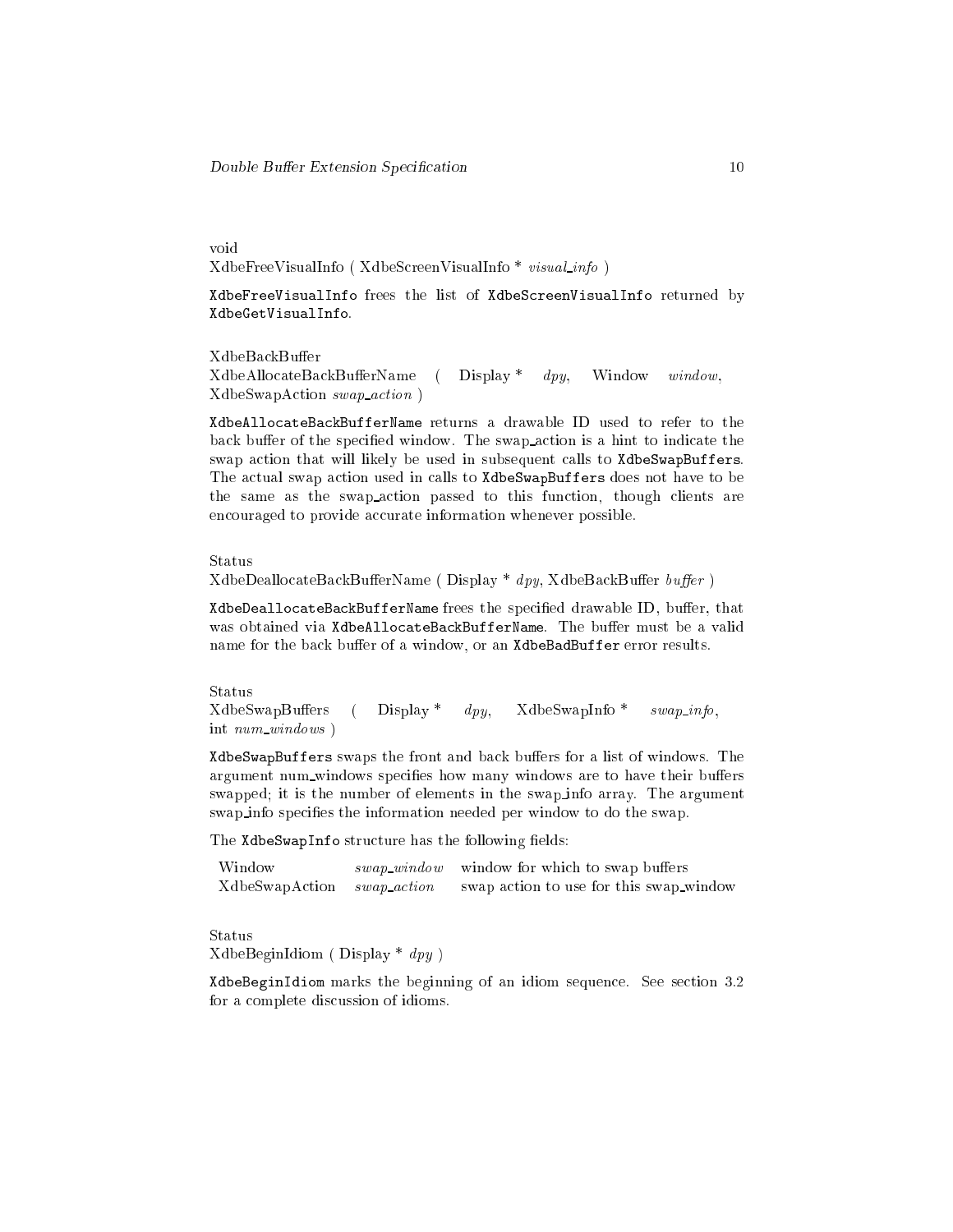Status XdbeEndIdiom (Display  $*$  dpy)

XdbeEndIdiom marks the end of an idiom sequence.

```
XdbeBackBufferAttributes *\operatorname{XdbeGetBackBufferAttributes} ( \operatorname{Display} * \operatorname{dpy}, \operatorname{XdbeBackBuffer} \operatorname{buffer} )
```
XdbeGetBackBufferAttributes returns the attributes associated with the specified buffer.

The XdbeBackBufferAttributes structure has the following fields:

Window  $window$  window that buffer belongs to

If buffer is not a valid XdbeBackBuffer, window is set to None.

The returned XdbeBackBufferAttributes structure can be freed with the Xlib function XFree.

## 4.3 Errors

The XdbeBufferError structure has the following fields:

| int            | type          |                                 |
|----------------|---------------|---------------------------------|
| Display $*$    | display       | Display the event was read from |
| XdbeBackBuffer | buffer        | resource id                     |
| unsigned long  | serial        | serial number of failed request |
| unsigned char  | error_code    | $error base + XdbeBadBuffer$    |
| unsigned char  | request_code  | Major op-code of failed request |
| unsigned char  | $minor\_code$ | Minor op-code of failed request |